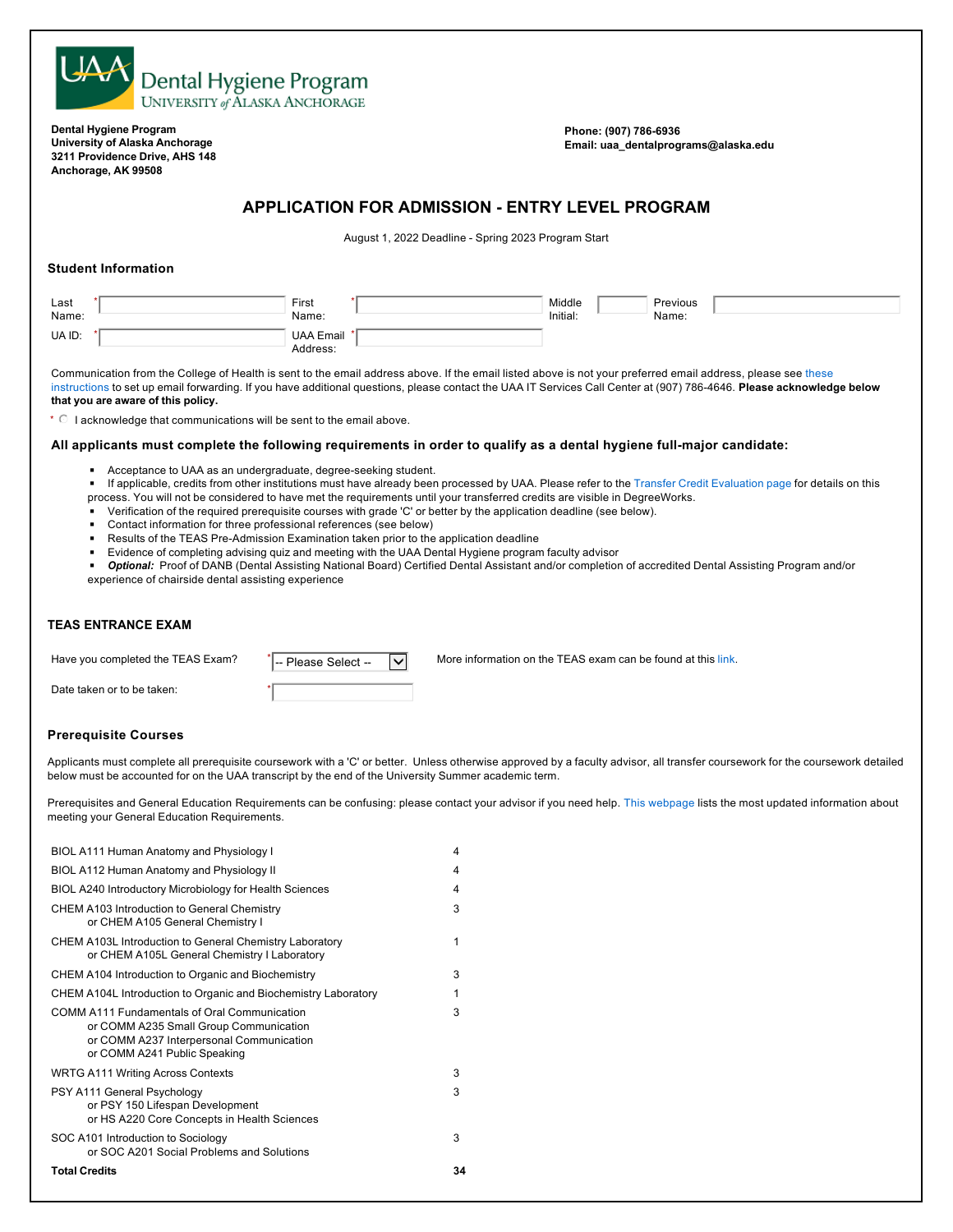|                                                                                                                                    | Have you completed or are you currently enrolled in prerequisite courses to be completed by summer 2021?<br> -- Please Select --   ∨ |                                                                        |                         |  |
|------------------------------------------------------------------------------------------------------------------------------------|--------------------------------------------------------------------------------------------------------------------------------------|------------------------------------------------------------------------|-------------------------|--|
| If yes, are all courses reflected on your UA transcript?                                                                           |                                                                                                                                      |                                                                        | -- Please Select --   v |  |
| <b>Other Degree Requirements</b>                                                                                                   |                                                                                                                                      |                                                                        |                         |  |
| Students are strongly encouraged to be in or have already completed the following classes before beginning the program in January: |                                                                                                                                      |                                                                        |                         |  |
|                                                                                                                                    | <b>Course Number</b>                                                                                                                 | Title                                                                  | <b>Credits</b>          |  |
|                                                                                                                                    | <b>DN A203</b>                                                                                                                       | <b>Nutrition for Health Sciences</b>                                   | 3                       |  |
|                                                                                                                                    | 200-level GER written communication<br>course (WRTG A212 recommended)                                                                | 200-level GER written<br>communication course                          | 3                       |  |
|                                                                                                                                    | STAT A200 or STAT A253                                                                                                               | <b>Elementary Statistics or Applied</b><br>Statistics for the Sciences | $3 - 4$                 |  |
|                                                                                                                                    | <b>Total Credits</b>                                                                                                                 |                                                                        | $9 - 10$                |  |

Students are strongly encouraged to have completed the following courses before beginning the first fall semester in the program (one year after acceptance into the program). Note, the first semester (spring) includes 8 credits of dental hygiene courses and no summer dental hygiene courses are scheduled, so additional GER and elective courses may be taken during those semesters:

| <b>Course Number</b>                                          | Title                                          | <b>Credits</b> |
|---------------------------------------------------------------|------------------------------------------------|----------------|
| GER humanities (6 credits total required<br>for the degree)   | <b>Tier II GERs</b>                            | 6              |
| GER fine arts (3 credits total required for<br>the degree)    | <b>Tier II GERs</b>                            | 3              |
| BSDH elective courses (3-6 of a total 11<br>required credits) | <b>UAA Dental Hygiene BSDH</b><br>requirements | 11             |
| <b>Total Credits</b>                                          |                                                | 20             |

DN A203 Nutrition for Health Sciences

200-level GER written communication course (WRTG A212 is recommended)

STAT A200 or STAT A253 Elementary Statistics or Applied Statistics for the Sciences

GER humanities (6 credits total required for the degree)

GER fine arts (3 credits total required for the degree)

BSDH elective courses (3-6 of a total 11 required credits)

 $\cdot \Box$  I Acknowledge that elective credits need to be completed prior to graduation.

#### **Other Degree Requirements Date of course completion or projected course completion:**

| - Please Select --            |  |
|-------------------------------|--|
| -- Please Select <sup>-</sup> |  |
| -- Please Select --           |  |

| -- Please Select -- |  |
|---------------------|--|
| -- Please Select -- |  |

 $\sim$  -- Please Select --  $\sim$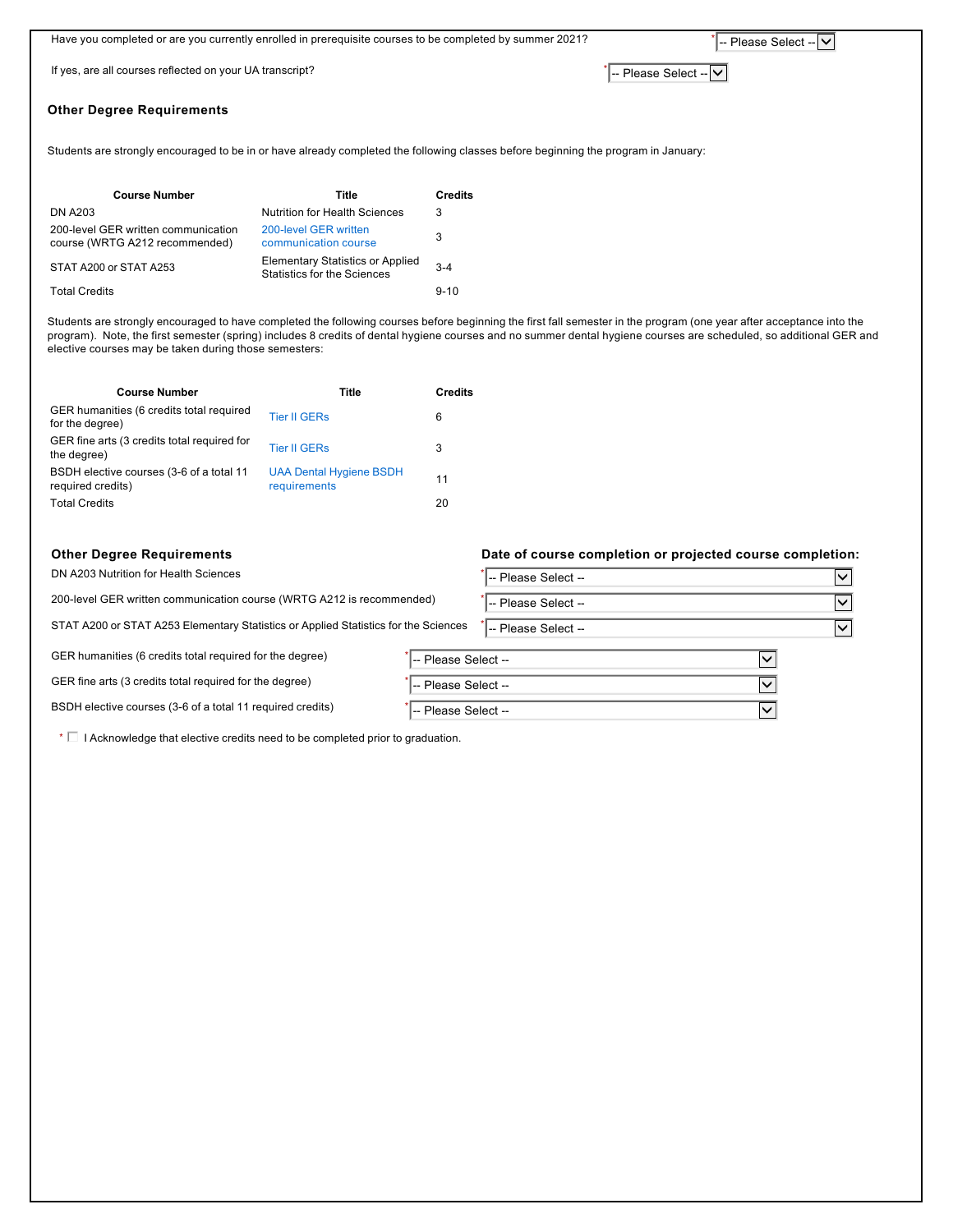# **Advisor Meeting Information**

Have you met with or scheduled a meeting with either the COH advisory or the Dental Hygiene program premajor advisor AND taken the premajor advising quiz?

 $\overline{\phantom{a}}$  -- Please Select --  $\overline{\phantom{a}}$ 

#### **Dental Assisting Experience**

Are you or have you been a dental assistant with chairside experience?  $\sqrt{\frac{1}{2}P}$  Please Select -  $\sqrt{\frac{1}{2}P}$ 

# **References**

Applicants will are to provide names and contact information for three professional references. References should be someone in a supervisory capacity, such as an employer, teacher, or supervisor from a volunteer position.

| Reference First |                                          | Last                  | Relationship   | Years  |
|-----------------|------------------------------------------|-----------------------|----------------|--------|
| $\mathbf{1}$    | Name:                                    | Name:                 | to Applicant:  | Known: |
|                 | Email:                                   | Phone                 |                |        |
|                 |                                          | Number:               |                |        |
| Reference First |                                          | Last                  | Relationship * | Years  |
| $\overline{2}$  | Name:                                    | Name:                 | to Applicant:  | Known: |
|                 | Email:                                   | Phone                 |                |        |
|                 |                                          | Number:               |                |        |
| Reference First |                                          | Last                  | Relationship   | Years  |
| 3               | Name:                                    | Name:                 | to Applicant:  | Known: |
|                 | Email:                                   | Phone                 |                |        |
|                 |                                          | Number:               |                |        |
|                 |                                          |                       |                |        |
|                 |                                          |                       |                |        |
|                 | Have you attended another dental hygiene |                       |                |        |
| program?        |                                          | -- Please Select -- V |                |        |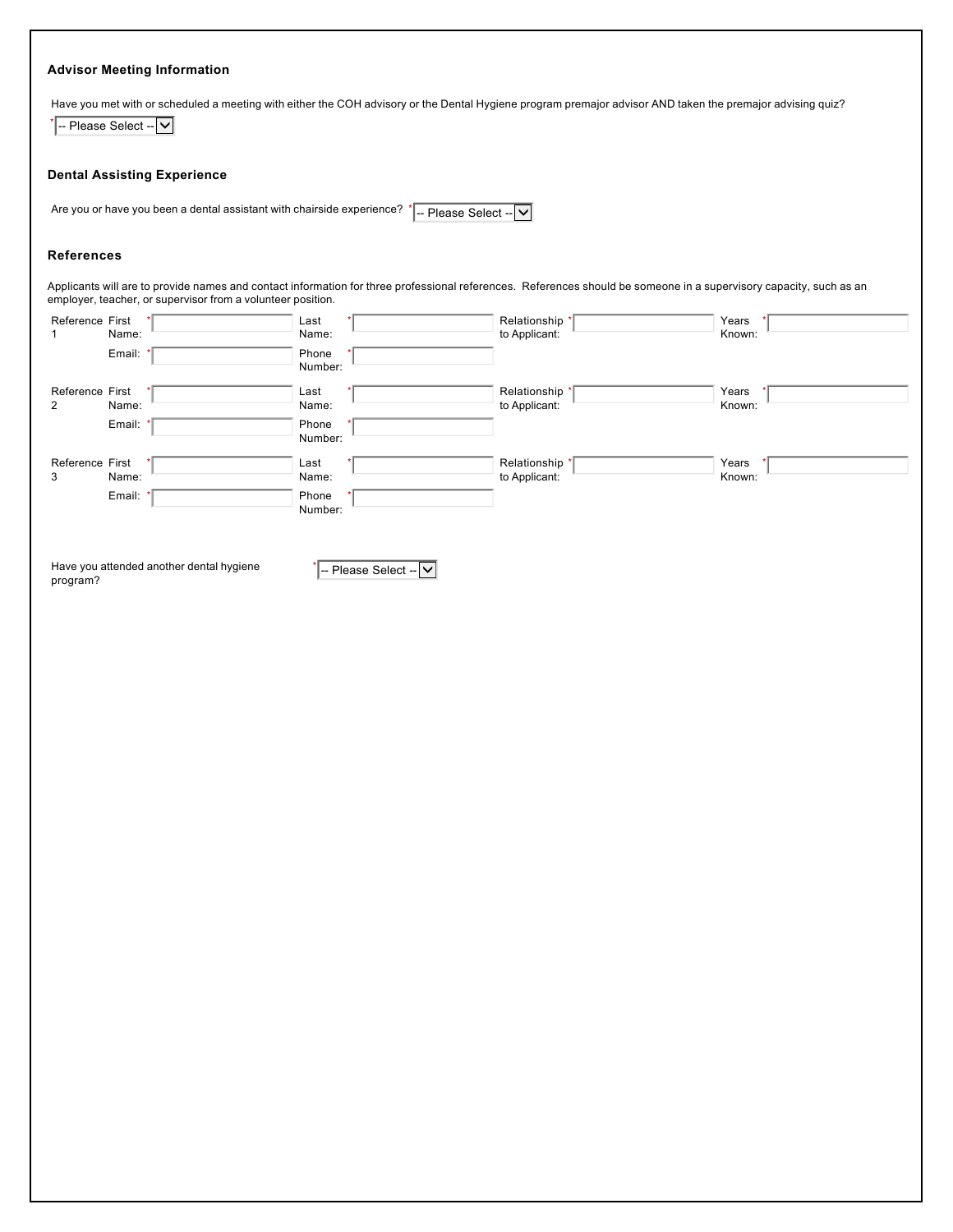#### **Licensure and Program Information**

Application for obtaining an Alaska dental hygiene license requires a background check and disclosure of information concerning conviction of crimes. Disclosure of treatment for bipolar disorder, schizophrenia, paranoia, depression (except for situational or reactive depression), psychotic disorder, or other mental or physical condition or disability, and drug/alcohol misuse or addiction is required, accompanied by a statement from the appropriate health care provider indicating the applicant's ability to practice safely and competently. Refer to the Board of Dental Examiners' website for specific information. Employability may be affected by results of background checks and/or drug testing. A criminal background check is required for Alaskan Dental Hygiene licensure.

Clinical dental hygiene requires the ability to sit for long periods of time, good to excellent eye-hand coordination, and excellent fine hand motor skills. Dental hygienists are exposed to bacteria and viruses. Use of protective glasses, face masks and surgical type gloves and uniforms (style and design determined by faculty) is required.

Due to the nature of the work of a dental hygienist, students are not permitted in the classroom, laboratory, or clinic when under the influence of intoxicants, drugs, or medication affecting psycho-motor responses. Students suspected of substance abuse are subjected to the State of Alaska laws and penalties pertaining to alcohol and other drugs. Refer to the Drug Free Schools statement on the UAA web page.

When performing health care functions, dental hygienists must protect the health and safety of the public. Engaging in professional contact with the public while suffering from a contagious or infectious disease involving serious risk to public health constitutes unprofessional conduct.

Possible transfer of credits is available to graduates of an ADA accredited dental assisting program. Contact the Dental Hygiene program advisor for details prior to the first day of enrollment as a dental hygiene student.

Expenses beyond tuition generally include activity fees, instruments, uniforms, lab fees, student organization membership, graduation pin, immunizations, cost of yearly BLS class, licensure fees, student health insurance, and malpractice insurance for the Western Regional Examining Boards, professional liability insurance.

Once enrolled as a dental hygiene student, the student can anticipate a five-semester, 40-hour-per-week endeavor. Some evening classes and clinics are scheduled. Adherence to the American Dental Hygienists' Association code of ethics and UAA Student Code of Conduct is required. Code of Ethics can be obtained through the ADHA web page. UAA Code of Conduct is found on the UAA web page.

I have read and understand that information related to license and special program requirements for the UAA Dental Hygiene Program. \*